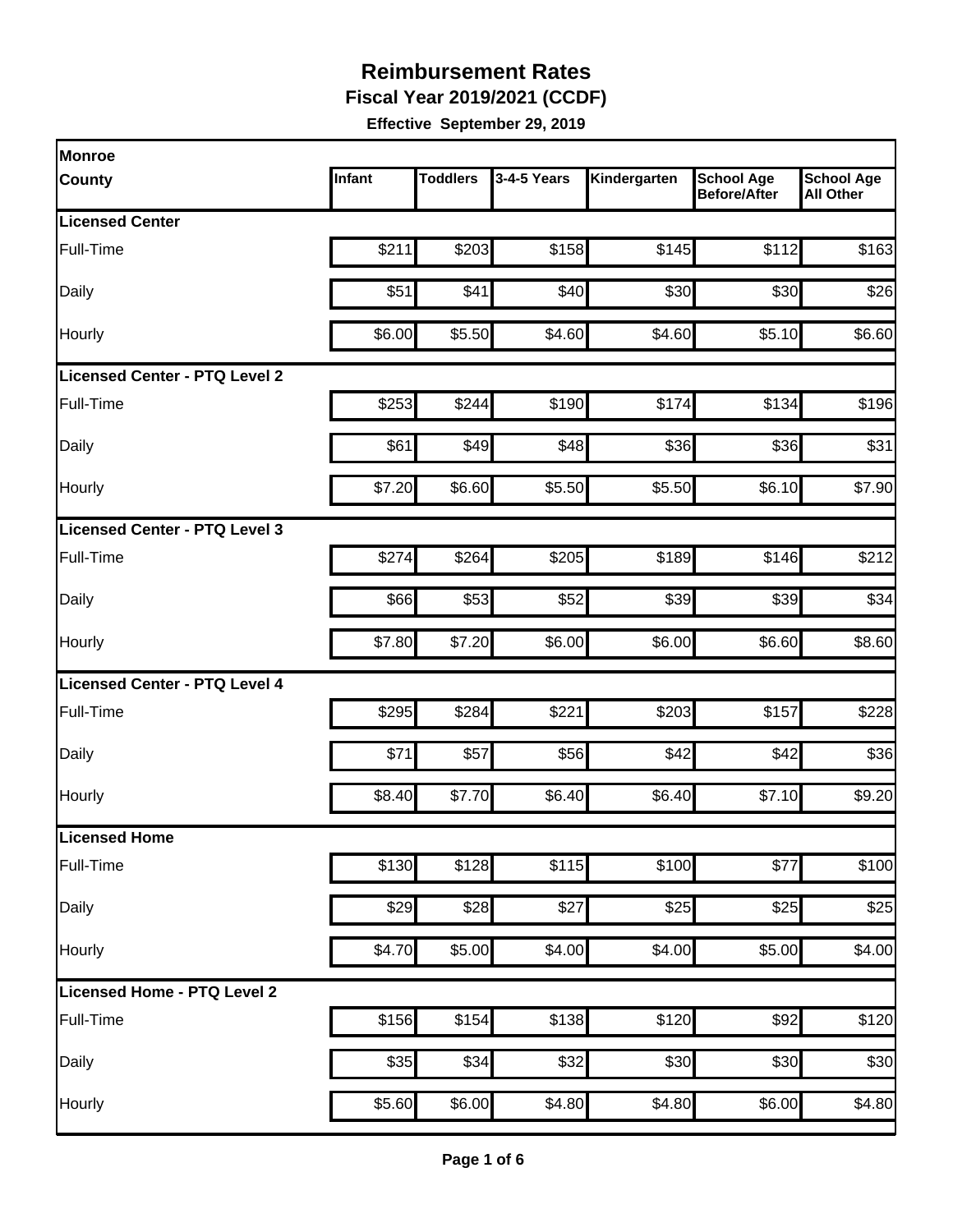**Fiscal Year 2019/2021 (CCDF)** 

| Monroe                                   |        |                 |             |              |                                          |                                       |
|------------------------------------------|--------|-----------------|-------------|--------------|------------------------------------------|---------------------------------------|
| County                                   | Infant | <b>Toddlers</b> | 3-4-5 Years | Kindergarten | <b>School Age</b><br><b>Before/After</b> | <b>School Age</b><br><b>All Other</b> |
| Licensed Home - PTQ Level 3              |        |                 |             |              |                                          |                                       |
| Full-Time                                | \$169  | \$166           | \$150       | \$130        | \$100                                    | \$130                                 |
| Daily                                    | \$38   | \$36            | \$35        | \$33         | \$33                                     | \$33                                  |
| Hourly                                   | \$6.10 | \$6.50          | \$5.20      | \$5.20       | \$6.50                                   | \$5.20                                |
| Licensed Home - PTQ Level 4              |        |                 |             |              |                                          |                                       |
| Full-Time                                | \$182  | \$179           | \$161       | \$140        | \$108                                    | \$140                                 |
| Daily                                    | \$41   | \$39            | \$38        | \$35         | \$35                                     | \$35                                  |
| Hourly                                   | \$6.60 | \$7.00          | \$5.60      | \$5.60       | \$7.00                                   | \$5.60                                |
| <b>Registered Ministry</b>               |        |                 |             |              |                                          |                                       |
| Full-Time                                | \$118  | \$131           | \$106       | \$105        | \$60                                     | \$93                                  |
| Daily                                    | \$20   | \$26            | \$21        | \$18]        | \$16                                     | \$20                                  |
| Hourly                                   | \$4.50 | \$4.30          | \$3.70      | \$3.70       | \$4.00                                   | \$4.00                                |
| <b>Registered Ministry - PTQ Level 1</b> |        |                 |             |              |                                          |                                       |
| Full-Time                                | \$165  | \$167           | \$132       | \$125        | \$86                                     | \$128                                 |
| Daily                                    | \$36   | \$34            | \$31        | \$24         | \$23                                     | \$23                                  |
| Hourly                                   | \$5.30 | \$4.90          | \$4.20      | \$4.20       | \$4.60                                   | \$5.30                                |
| <b>Registered Ministry - PTQ Level 2</b> |        |                 |             |              |                                          |                                       |
| Full-Time                                | \$253  | \$244           | \$190       | \$174        | \$134                                    | \$196                                 |
| Daily                                    | \$61   | \$49            | \$48        | \$36         | \$36                                     | \$31                                  |
| Hourly                                   | \$7.20 | \$6.60          | \$5.50      | \$5.50       | \$6.10                                   | \$7.90                                |
| <b>Registered Ministry - PTQ Level 3</b> |        |                 |             |              |                                          |                                       |
| Full-Time                                | \$274  | \$264           | \$205       | \$189        | \$146                                    | \$212                                 |
| Daily                                    | \$66   | \$53            | \$52        | \$39         | \$39                                     | \$34                                  |
| Hourly                                   | \$7.80 | \$7.20          | \$6.00      | \$6.00       | \$6.60                                   | \$8.60                                |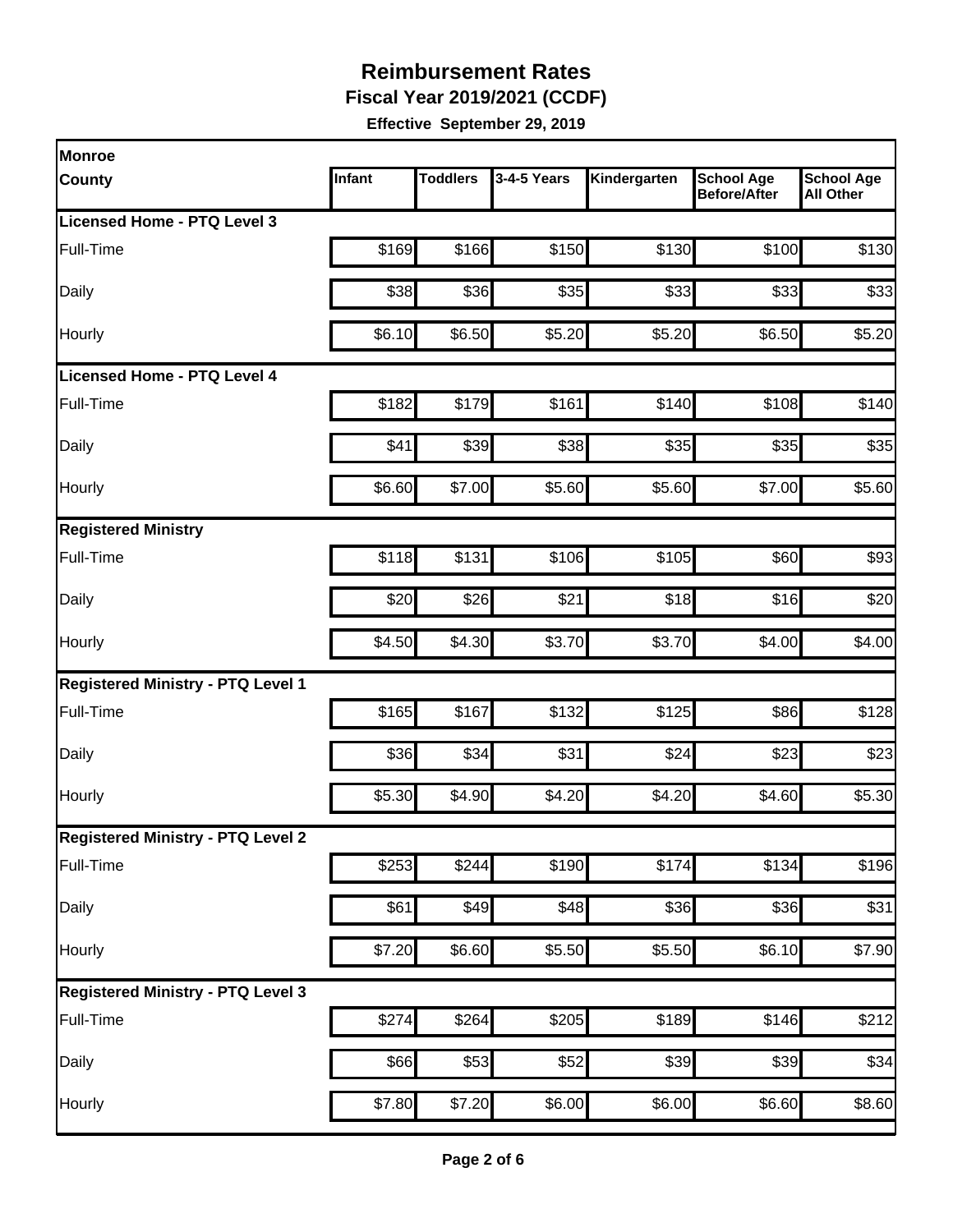**Fiscal Year 2019/2021 (CCDF)** 

| <b>Monroe</b>                     |               |                 |             |              |                                          |                                       |
|-----------------------------------|---------------|-----------------|-------------|--------------|------------------------------------------|---------------------------------------|
| County                            | <b>Infant</b> | <b>Toddlers</b> | 3-4-5 Years | Kindergarten | <b>School Age</b><br><b>Before/After</b> | <b>School Age</b><br><b>All Other</b> |
| Registered Ministry - PTQ Level 4 |               |                 |             |              |                                          |                                       |
| Full-Time                         | \$295         | \$284           | \$221       | \$203        | \$157                                    | \$228                                 |
| Daily                             | \$71          | \$57            | \$56        | \$42         | \$42                                     | \$36                                  |
| Hourly                            | \$8.40        | \$7.70          | \$6.40      | \$6.40       | \$7.10                                   | \$9.20                                |
| <b>Exempt Center</b>              |               |                 |             |              |                                          |                                       |
| Full-Time                         | \$118         | \$131           | \$106       | \$105        | \$60                                     | \$93                                  |
| Daily                             | \$20          | \$26            | \$21        | \$18         | \$16                                     | \$20                                  |
| Hourly                            | \$4.50        | \$4.30          | \$3.70      | \$3.70       | \$4.00                                   | \$4.00                                |
| <b>Accredited Exempt Center</b>   |               |                 |             |              |                                          |                                       |
| Full-Time                         | \$232         | \$198           | \$169       | \$160        | \$110                                    | \$127                                 |
| Daily                             | \$56          | \$45            | \$44        | \$30         | \$23                                     | \$29                                  |
| Hourly                            | \$6.60        | \$6.10          | \$5.10      | \$5.10       | \$5.60                                   | \$7.30                                |
| <b>Exempt Home</b>                |               |                 |             |              |                                          |                                       |
| Full-Time                         | \$98          | \$95            | \$90        | \$86         | \$77                                     | \$85                                  |
| Daily                             | \$20          | \$19            | \$19        | \$18         | \$16                                     | \$19                                  |
| Hourly                            | \$3.40        | \$3.40          | \$3.40      | \$3.10       | \$3.10                                   | \$2.20                                |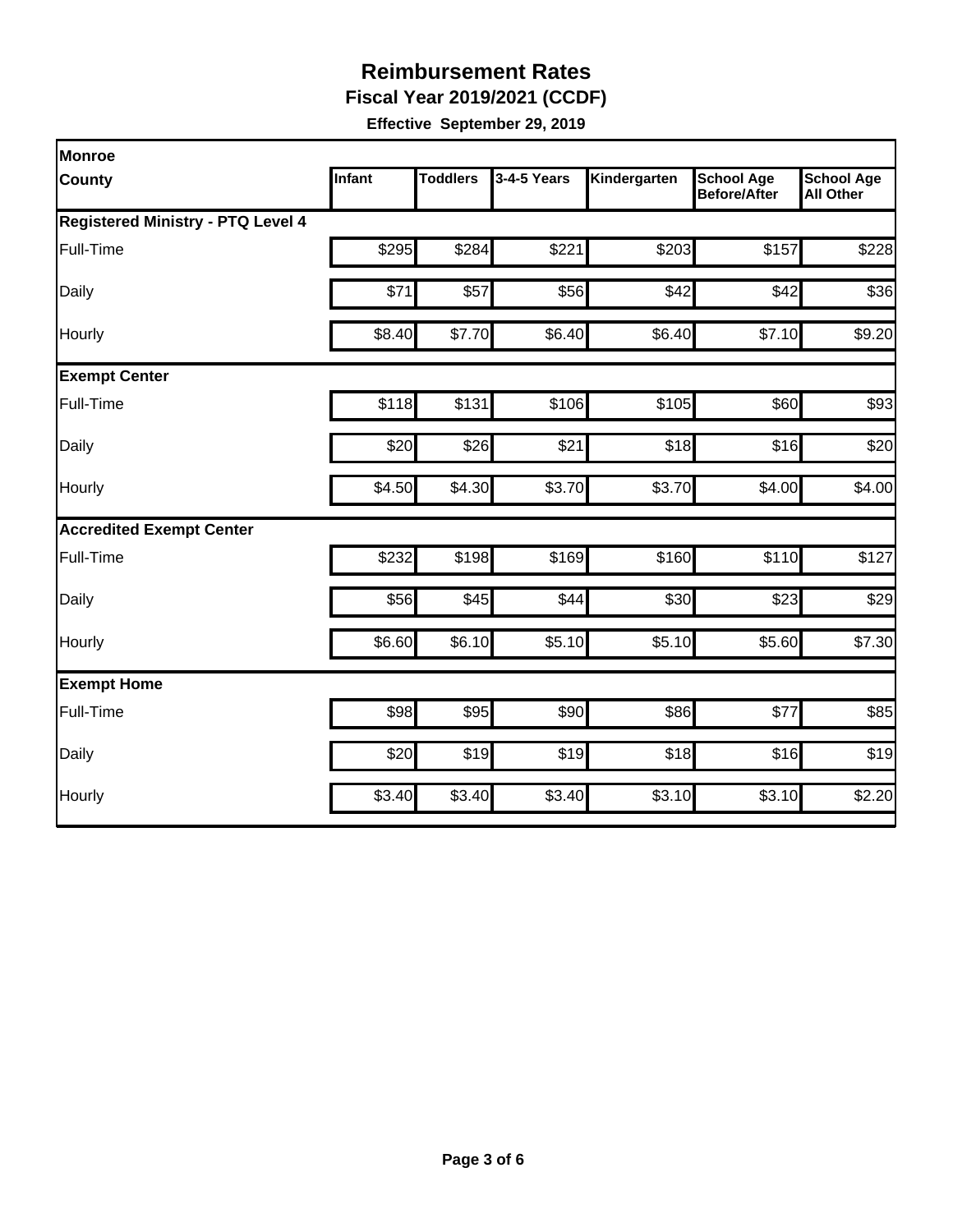**School Year 2019/2021 (OMW Pre-K)** 

| Monroe                        |        |                 |             |              |                                   |                         |
|-------------------------------|--------|-----------------|-------------|--------------|-----------------------------------|-------------------------|
| <b>County</b>                 | Infant | <b>Toddlers</b> | 3-4-5 Years | Kindergarten | <b>School Age</b><br>Before/After | School Age<br>All Other |
| Licensed Center - PTQ Level 3 |        |                 |             |              |                                   |                         |
| Full-Time                     |        |                 | \$225.50    |              |                                   |                         |
| Daily                         |        |                 |             |              |                                   |                         |
| Hourly                        |        |                 |             |              |                                   |                         |
| Licensed Center - PTQ Level 4 |        |                 |             |              |                                   |                         |
| Full-Time                     |        |                 | \$243.10    |              |                                   |                         |
| Daily                         |        |                 |             |              |                                   |                         |
| Hourly                        |        |                 |             |              |                                   |                         |
| Licensed Home - PTQ Level 3   |        |                 |             |              |                                   |                         |
| Full-Time                     |        |                 | \$165.00    |              |                                   |                         |
| Daily                         |        |                 |             |              |                                   |                         |
| Hourly                        |        |                 |             |              |                                   |                         |
| Licensed Home - PTQ Level 4   |        |                 |             |              |                                   |                         |
| Full-Time                     |        |                 | \$177.10    |              |                                   |                         |
| Daily                         |        |                 |             |              |                                   |                         |
| Hourly                        |        |                 |             |              |                                   |                         |
| VCP Ministry - PTQ Level 0    |        |                 |             |              |                                   |                         |
| Full-Time                     |        |                 | \$116.60    |              |                                   |                         |
| Daily                         |        |                 |             |              |                                   |                         |
| Hourly                        |        |                 |             |              |                                   |                         |
| VCP Ministry - PTQ Level 3    |        |                 |             |              |                                   |                         |
| Full-Time                     |        |                 | \$225.50    |              |                                   |                         |
| Daily                         |        |                 |             |              |                                   |                         |
| Hourly                        |        |                 |             |              |                                   |                         |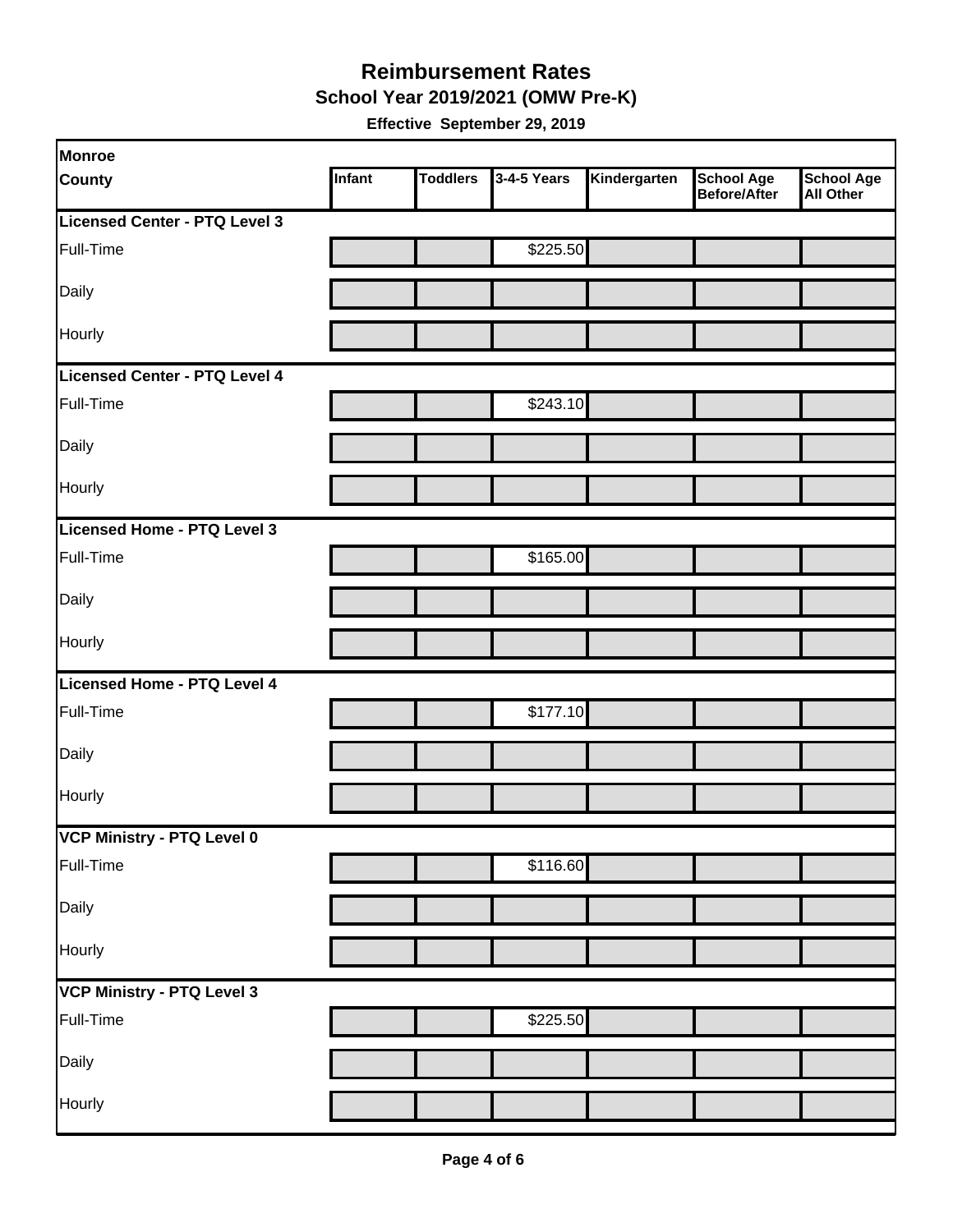**School Year 2019/2021 (OMW Pre-K)** 

| Monroe                                  |                                                |                 |             |              |                                          |                                       |  |  |  |
|-----------------------------------------|------------------------------------------------|-----------------|-------------|--------------|------------------------------------------|---------------------------------------|--|--|--|
| <b>County</b>                           | Infant                                         | <b>Toddlers</b> | 3-4-5 Years | Kindergarten | <b>School Age</b><br><b>Before/After</b> | <b>School Age</b><br><b>All Other</b> |  |  |  |
| <b>VCP Ministry - PTQ Level 4</b>       |                                                |                 |             |              |                                          |                                       |  |  |  |
| Full-Time                               |                                                |                 | \$243.10    |              |                                          |                                       |  |  |  |
| Daily                                   |                                                |                 |             |              |                                          |                                       |  |  |  |
| Hourly                                  |                                                |                 |             |              |                                          |                                       |  |  |  |
| Private Accredited School - PTQ Level 0 |                                                |                 |             |              |                                          |                                       |  |  |  |
| Full-Time                               |                                                |                 | \$173.80    |              |                                          |                                       |  |  |  |
| Daily                                   |                                                |                 |             |              |                                          |                                       |  |  |  |
| Hourly                                  |                                                |                 |             |              |                                          |                                       |  |  |  |
| Private Accredited School - PTQ Level 1 |                                                |                 |             |              |                                          |                                       |  |  |  |
| Full-Time                               |                                                |                 | \$173.80    |              |                                          |                                       |  |  |  |
| Daily                                   |                                                |                 |             |              |                                          |                                       |  |  |  |
| Hourly                                  |                                                |                 |             |              |                                          |                                       |  |  |  |
|                                         | <b>Private Accredited School - PTQ Level 2</b> |                 |             |              |                                          |                                       |  |  |  |
| Full-Time                               |                                                |                 | \$209.00    |              |                                          |                                       |  |  |  |
| Daily                                   |                                                |                 |             |              |                                          |                                       |  |  |  |
| Hourly                                  |                                                |                 |             |              |                                          |                                       |  |  |  |
| Private Accredited School - PTQ Level 3 |                                                |                 |             |              |                                          |                                       |  |  |  |
| Full-Time                               |                                                |                 | \$225.50    |              |                                          |                                       |  |  |  |
| Daily                                   |                                                |                 |             |              |                                          |                                       |  |  |  |
| Hourly                                  |                                                |                 |             |              |                                          |                                       |  |  |  |
| Private Accredited School - PTQ Level 4 |                                                |                 |             |              |                                          |                                       |  |  |  |
| Full-Time                               |                                                |                 | \$243.10    |              |                                          |                                       |  |  |  |
| Daily                                   |                                                |                 |             |              |                                          |                                       |  |  |  |
| Hourly                                  |                                                |                 |             |              |                                          |                                       |  |  |  |